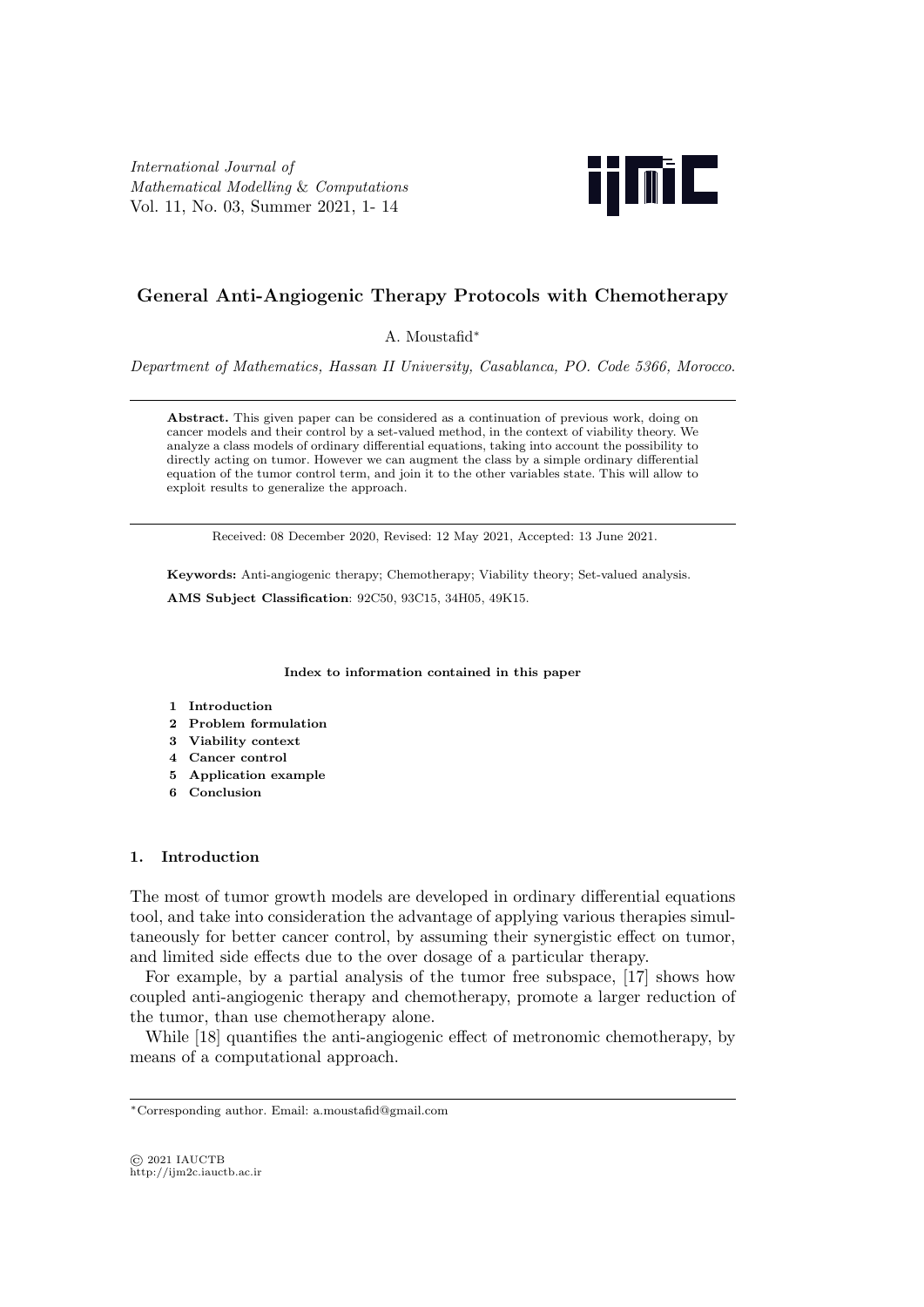Also there are some research works on the tumor growth models, with optimal control strategies:

- [3] optimally controls model of tumor-immune interactions with chemotherapy.
- [12] proposes to model in [16], an optimal control method to reduce the tumor, by minimal total amount of chemotherapy, with low immune levels.
- [19] uses a quadratic control, to minimize the number of tumor cells, with minimal immunotherapeutic and chemotherapeutic drugs administration.
- [2] characterizes optimal control, that minimizes the tumor and usage of immunotherapy and anti-angiogenic drugs.
- [10] investigates as optimal control problems, four models from the literature: the model by d'Onofrio *et al.* [9], the model by the Pillis *et al.* [4], the model in Ergun *et al.* [11], the model of de Pillis *et al.* [5], which contain either immunotherapy, anti-agiogenic therapy, chemotherapy, or combinations of these.

This paper set-valued analysis the problem of cancer control in viability expressions. Section 2 generalizes results in [13], to model of ordinary differential equations with control term on tumor dynamics. Section 3 defines advancement stage tumor upon initial state of model. Section 4 applies method to the model of [9]. Section 5 stimulates numerically application issues.

### **2. Problem formulation**

We consider the following dynamical system of ordinary differential equations:

$$
\dot{x} = f(x,\tau) + F(x,\tau)v + G(x,\tau)u,\tag{1a}
$$

$$
\dot{\tau} = \psi(x,\tau) + H(x,\tau)v,\tag{1b}
$$

where  $x \in \mathbb{R}^n_+$ , denote densities of cells in competition with tumor cells of density  $\tau \in \mathbb{R}_+$ .

Both parameters *u* and *v* represent the control terms, but they are of different kind: The control *u* acts indirectly on  $\tau$  through *x* according to the *x*-dynamics (1a), stands for rates of immunotherapeutic or anti-angiogenic agents (e.g., cytokines, antibodies, angiogenesis inhibitors, etc.), and takes values within the constraint subset

$$
K = [0, u_1^{\max}] \times \cdots \times [0, u_p^{\max}].
$$
 (1c)

While the control *v* acts directly on  $\tau$  according to the tumor dynamics (1b), stands for rates of chemotherapeutic agents (e.g., cyclophosphamide), and takes values within the constraint subset

$$
L = [0, v_1^{\max}] \times \cdots \times [0, v_q^{\max}].
$$
 (1d)

The functions *f* and  $\psi$  map  $\mathbb{R}^n \times \mathbb{R}$  into  $\mathbb{R}^n$  and  $\mathbb{R}$  respectively, the operator *G* maps  $\mathbb{R}^n \times \mathbb{R}$  into the spaces  $\mathcal{L}(\mathbb{R}^p, \mathbb{R}^n)$ , while the operators F and H map  $\mathbb{R}^n \times \mathbb{R}$ into the spaces  $\mathcal{L}(\mathbb{R}^p, \mathbb{R}^n)$  and  $\mathcal{L}(\mathbb{R}^q, \mathbb{R})$  respectively.

The naturally arising problem is of how to administer the protocols *u* and *v*, with respect to the constraints  $(1c)$  and  $(1d)$ , in such way as to strictly decrease the tumor cells density  $\tau$  on the therapy horizon  $[0, \infty)$ , and asymptotically control  $\tau$ towards null values.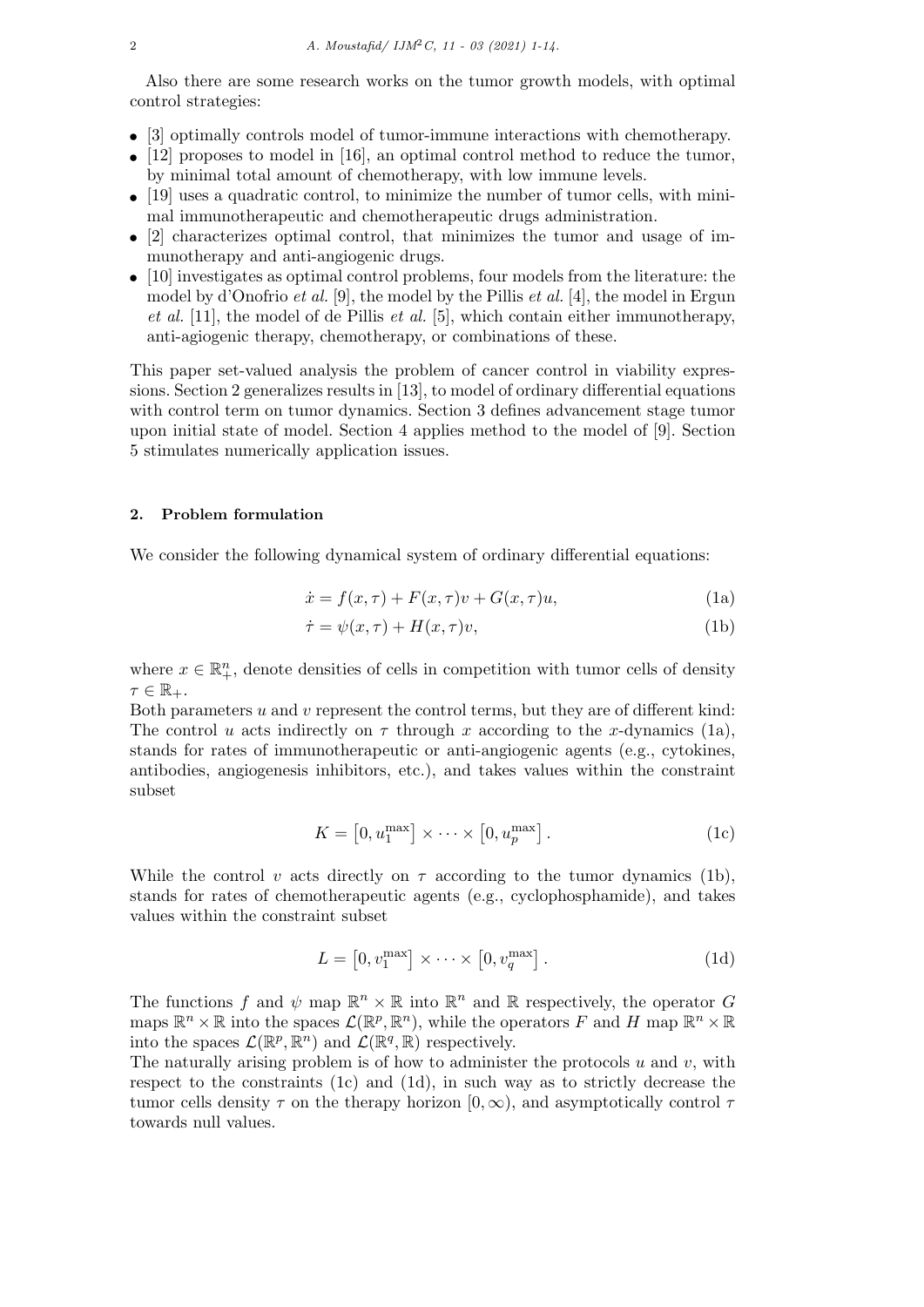Hence we have to consider the following control problem: Find a protocol (*u, v*) such that

$$
\forall t \in [0, \infty), (u(t), v(t)) \in K \times L,\tag{2a}
$$

for which

$$
\forall t \in [0, \infty), \dot{\tau}(t) < 0,\tag{2b}
$$

and

$$
\lim_{t \to \infty} \tau(t) = 0. \tag{2c}
$$

## **3. Viability context**

## **3.1** *Augmented model*

It is more convenient to consider the second control *v* as a third variable, and augment system (1) by the linear differential equations

$$
\dot{v}_i = -w_i v_i,\tag{3a}
$$

with the auxiliary controls

$$
w_i \in [0, w_i^{\max}], \tag{3b}
$$

and the initial conditions

$$
v_i^0 \in [0, v_i^{\max}], \tag{3c}
$$

so the augmented system is as follows

$$
\dot{z} = \bar{f}(z,\tau) + \bar{G}(z,\tau)c,\tag{4a}
$$

$$
\dot{\tau} = \bar{\psi}(z, \tau),\tag{4b}
$$

where the state  $z = (x, v) \in \mathbb{R}_+^n \times L$ , and the control *c* is such that

$$
c = (u, w) \in K \times P \tag{4c}
$$

with

$$
P = [0, w_1^{\max}] \times \cdots \times [0, w_q^{\max}], \qquad (4d)
$$

while the dynamics  $\bar{f}$  and  $\bar{\psi}$  map  $\mathbb{R}^{n+q+1}$  into  $\mathbb{R}^{n+q}$  and  $\mathbb{R}$  respectively, and are defined by the expressions

$$
\bar{f}(z,\tau) = (f(x,\tau) + F(x,\tau)v,0)'
$$
 and (4e)

$$
\bar{\psi}(z,\tau) = \psi(x,\tau) + H(x,\tau)v,\tag{4f}
$$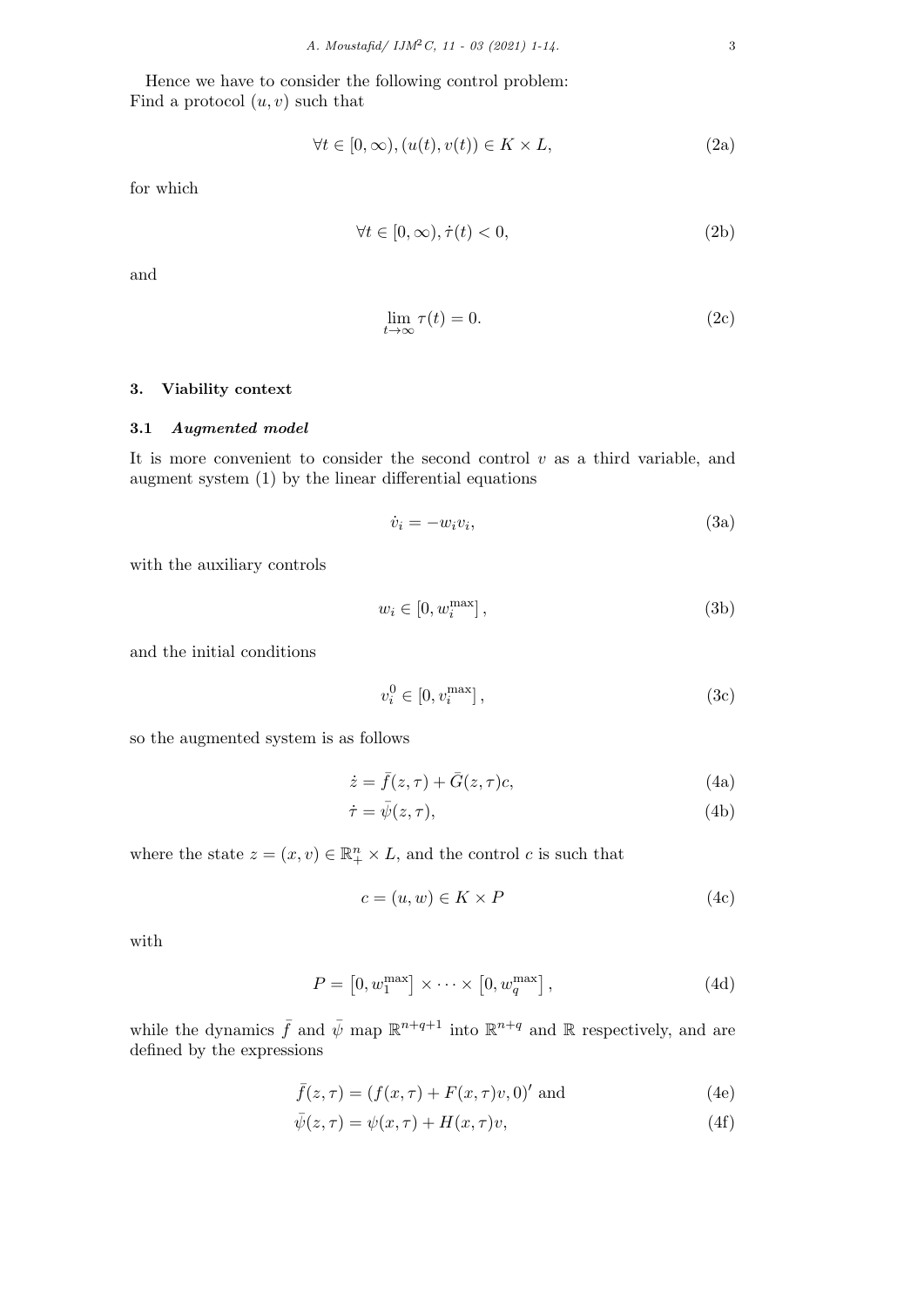and the control operator  $\bar{G}$  map  $\mathbb{R}^{n+q+1}$  into the space  $\mathcal{L}(\mathbb{R}^{p+q}, \mathbb{R}^{n+q})$ , such that

$$
\bar{G}(z,\tau)c = (G(x,\tau)u, B(v)w)'
$$
 with (4g)

$$
(B(v)w)_i = -w_i v_i. \tag{4h}
$$

We have to find a control  $c \in K \times L$ , for which the solution  $\tau$  satisfies (2b) and (2c), subject to the dynamics (4a) and (4b). However, according to (3a), the *v<sup>i</sup>* 's may be expressed for all  $t \geq 0$  as function of  $w_i$ 's as

$$
v_i(t) = v_i^0 \exp\left(-\int_0^t w_i(s) \, ds\right),\tag{5}
$$

then by virtue of (3b) and (3c) we have  $v(t) \in L$ , for all  $t \geq 0$ , and the constraint (2a) still satisfied.

### **3.2** *Viability problem*

In this subsection we will formulate the problem in the frame-work of the viability theory. We associate with a non-negative real number  $\alpha$  the subset

$$
D_{\alpha} = \{ (z, \tau) \in \mathbb{R}_+^n \times L \times \mathbb{R}_+ \mid \psi_{\alpha}(z, \tau) \le 0 \},\tag{6a}
$$

where the function  $\psi_{\alpha}$  maps  $\mathbb{R}^{n+q+1}$  into  $\mathbb{R}$ , and depends on the function  $\bar{\psi}$  of (4f) as follows

$$
\psi_{\alpha}(z,\tau) = \bar{\psi}(z,\tau) + \alpha \tau.
$$
\n(6b)

**Proposition 3.1** *Assume that there exists*  $\alpha$  *such that* ( $z_0, \tau_0$ )  $\in D_\alpha$ , and a control  $c : [0, \infty) \to K \times P$  *keeping system* (4) *globally viable in*  $D_{\alpha}$ *, then the protocol*  $(u, v)$ *solves problem* (2)*.*

*Proof* Let  $t \geq 0$ , and let  $(z, \tau)$  be the globally viable trajectory in  $D_{\alpha}$ , leading by the control *c*. According to (4b) and (6) we have the differential inequality

$$
\dot{\tau}(t) = \bar{\psi}(z(t), \tau(t)) \leq -\alpha \tau(t),
$$

by applying Gronwall's lemma we get the exponential estimate

$$
0 \le \tau(t) \le \tau_0 \exp(-\alpha t),
$$

then in the limit  $\infty$ , the tumor is eradicated:  $\lim_{t \to \infty} \tau(t) = 0$ , with the average speed of therapy  $\alpha$ .

### **3.3** *Set-valued approach*

We associate with the system (4), the set-valued map  $\mathcal{F}_{\alpha}$  of regulation defined on the constraint viability  $D_{\alpha}$  in the following way

$$
\mathcal{F}_{\alpha}(z,\tau) = \left\{ c \in K \times P \mid (\bar{f}(z,\tau) + \bar{G}(z,\tau)c, \bar{\psi}(z,\tau))' \in T_{D_{\alpha}}(z,\tau) \right\},\tag{7a}
$$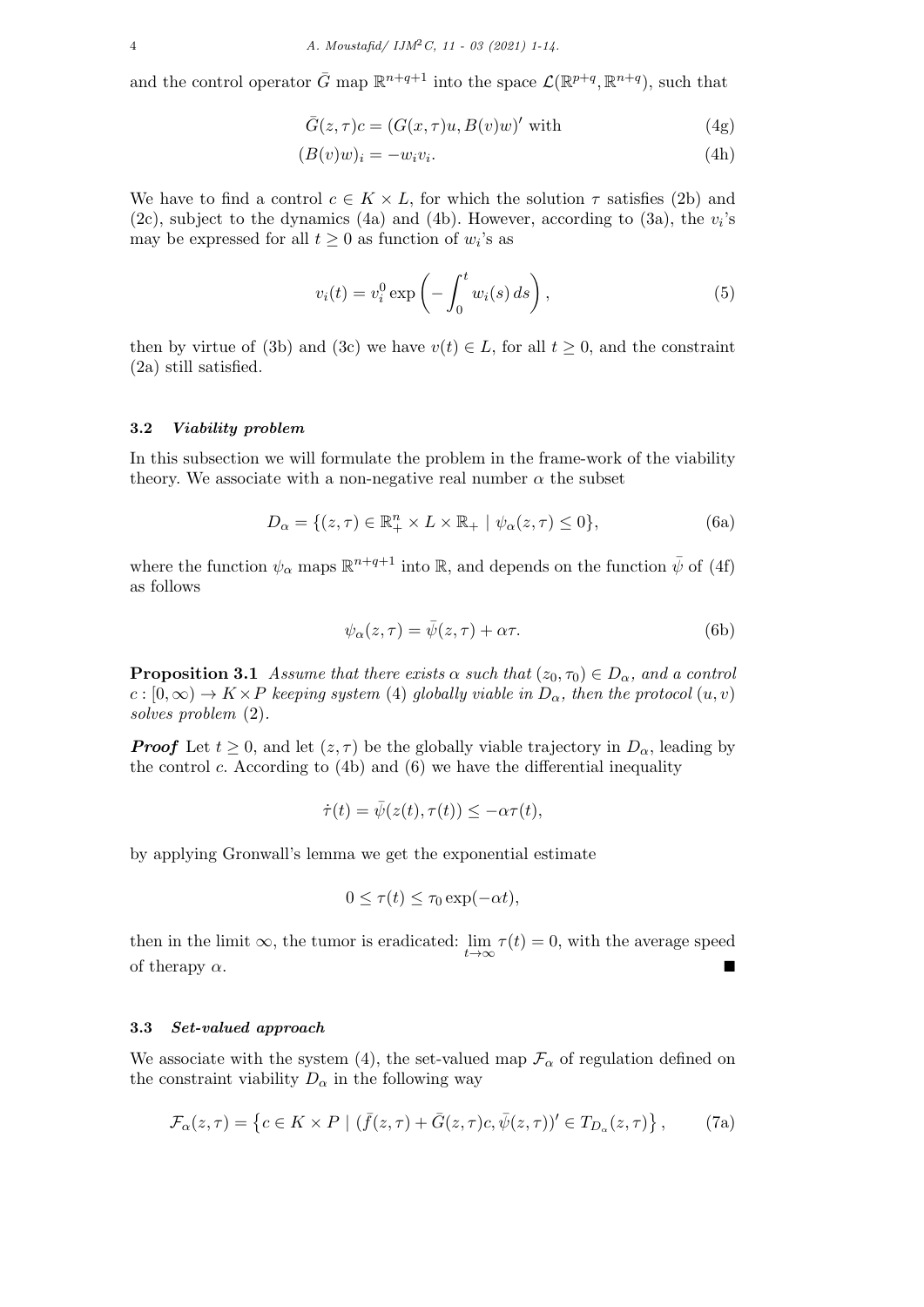where

$$
T_{D_{\alpha}}(z,\tau) = \left\{ (y,\zeta) \in \mathbb{R}^{n+q+1} \; \Big| \; \liminf_{h \downarrow 0} \frac{d((z+hy,\tau+h\zeta),D_{\alpha})}{h} = 0 \right\},\tag{7b}
$$

stands for the contingent cone to the constraint viability  $D_{\alpha}$  at point  $(z, \tau)$ .

**Lemma 3.2** *Let be*  $\alpha$  *such that*  $(z_0, \tau_0) \in D_\alpha$ *. The system* (4) *is locally viable in the constraint viability*  $D_{\alpha}$  *if and only if* 

*for all*  $(z, \tau) \in D_\alpha$ , *there exists*  $c_\alpha \in K \times P$  *such that* 

$$
(\bar{f}(z,\tau)+\bar{G}(z,\tau)c_{\alpha},\bar{\psi}(z,\tau))'\in T_{D_{\alpha}}(z,\tau).
$$

*Furthermore any single-valued selection of*  $\mathcal{F}_{\alpha}$  *leads to a local viable solution.* 

**Lemma 3.3** *Let be*  $\alpha$  *such that* ( $z_0, \tau_0$ )  $\in D_\alpha$ *. If there exists functions*  $m_1$  *and*  $m_2$ *mapping bounded subsets of* R *into bounded images of* R *and such that*

$$
\|\bar{f}(z,\tau)\| \le m_1(\tau)(\|z\|+1) \text{ and } \|\bar{G}(z,\tau)\| \le m_2(\tau),
$$

*then the system* (4) *is globally viable in the constraint viability*  $D_{\alpha}$ .

*Proof* Let  $c_{\alpha}: D_{\alpha} \to K \times P$  be a selection of the map  $\mathcal{F}_{\alpha}$  such that the control  $(u, v) = c_{\alpha}(z, \tau)$  leads to a local viable solution  $(z, \tau)$  to system (4) in  $D_{\alpha}$ . Let  $(z, \tau)$ be defined over a maximal interval  $[0, T)$ . We have to prove that  $T = \infty$ . Indeed, assume that  $T < \infty$ . The non-negative function  $\tau(\cdot)$  is on the decreasing then for all *t* in  $[0, T)$  we have  $0 \leq \tau(t) \leq \tau_0$ , then there exists a non-negative constant M such that

$$
m_1(\tau(t)) \leq M
$$
 and  $m_2(\tau(t)) \leq M$ ,

which yields a linear growth for (4a)

$$
||\dot{z}(t)|| \le M (||z(t)|| + 1) + M||c^{\max}||
$$
  
\n
$$
\le M (||z(t)|| + ||c^{\max}|| + 1)
$$

and by applying Gronwall's lemma we get the exponential estimate

$$
||z(t)|| \le (||z_0|| + ||c^{\max}|| + 1) \exp(Mt),
$$

then  $z(t)$  has a limit denoted by  $z(T)$  when  $t \to T^-$ . As  $\tau$  is a non-negative decreasing function, we have

$$
\tau(t) \to \tau(T)
$$
 when  $t \to T^-$ .

Therefore

$$
(z(t), \tau(t)) \to (z(T), \tau(T))
$$
 when  $t \to T^-$ ,

and  $(z(T), \tau(T))$  belongs to  $D_{\alpha}$  because it is closed. Now, by considering  $(z(T), \tau(T))$  as an initial state it follows that  $(z, \tau)$  may be prolonged to a viable solution  $(\bar{z}, \bar{\tau})$  in  $D_{\alpha}$ , starting at  $(z(T), \tau(T))$  on some interval  $[T, S)$  where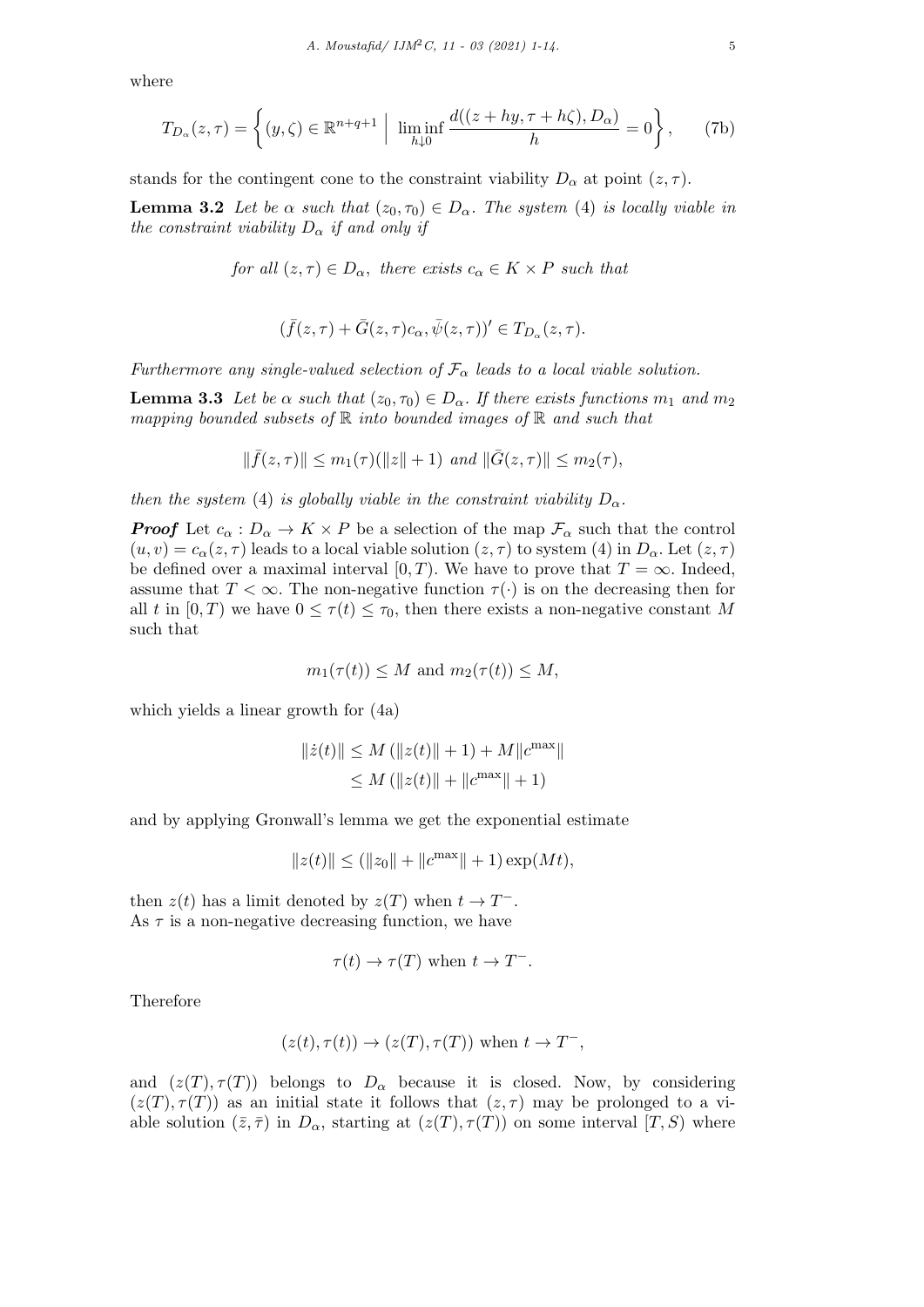$S > T$ , which is in contradiction with the maximality of *T*, then the solution  $(z, \tau)$ becomes globally viable in  $D_{\alpha}$ .

**Lemma 3.4** *If the function*  $\psi_{\alpha}$  *in* (6b) *is continuously differentiable on*  $D_{\alpha}$ *, and admits a partial derivative*  $\partial_i \psi_\alpha$  *strictly negative on*  $D_\alpha$ *. Then for each*  $(z, \tau) \in D_\alpha$ *the tangent directions*  $(y, \zeta)$  *of*  $T_{D_{\alpha}}(z, \tau)$  *are characterized by* 

$$
\begin{cases}\ny_i \ge 0 & \text{if } z_i = 0, \quad i = 1, \dots, n + q, \\
\zeta \ge 0 & \text{if } \tau = 0, \\
\psi_\alpha(z, \tau)(y, \zeta) \le 0 & \text{if } \psi_\alpha(z, \tau) = 0.\n\end{cases}
$$

**Proposition 3.5** *If for all*  $(x, \tau) \in \mathbb{R}_+^n \times \mathbb{R}_+$ *, and*  $(u, v) \in K \times L$  *we have* 

$$
\begin{cases} \pi_i(f(x,\tau) + G(x,\tau)u) \ge 0 & \text{if } x_i = 0, \quad i = 1,\ldots,n, \\ \psi(x,\tau) + H(x,\tau)v \ge 0 & \text{if } \tau = 0, \end{cases}
$$

*then the map*  $\mathcal{F}_{\alpha}$  *may be expressed explicitly on the constraint viability*  $D_{\alpha}$  *as* 

$$
\mathcal{F}_{\alpha}(z,\tau) = \begin{cases} K \times P & \text{if } \bar{\psi}_{\alpha}(z,\tau) < 0, \\ C_{\alpha}(z,\tau) & \text{if } \bar{\psi}_{\alpha}(z,\tau) = 0, \end{cases}
$$
\n(8a)

*where*

$$
C_{\alpha}(z,\tau) = \{c \in K \times P \mid \langle h(z,\tau), c \rangle \ge \ell_{\alpha}(z,\tau) \},\tag{8b}
$$

*with*

$$
h(z,\tau) = -\bar{G}'(z,\tau)\nabla_z\bar{\psi}(z,\tau),\tag{9a}
$$

$$
\ell_{\alpha}(z,\tau) = \langle \nabla_z \bar{\psi}(z,\tau), \bar{f}(z,\tau) \rangle + \bar{\psi}(z,\tau) \frac{\partial \bar{\psi}}{\partial \tau}(z,\tau) + \alpha \bar{\psi}(z,\tau), \tag{9b}
$$

$$
\nabla_z \bar{\psi}(z,\tau) = \left(\frac{\partial \bar{\psi}}{\partial x_1}(z,\tau),\ldots,\frac{\partial \bar{\psi}}{\partial x_n}(z,\tau),\frac{\partial \bar{\psi}}{\partial v_1}(z,\tau),\ldots,\frac{\partial \bar{\psi}}{\partial v_q}(z,\tau)\right)'.
$$

*Proof* For all  $(z, \tau) \in D_\alpha$  we have

$$
\dot{\psi}_{\alpha}(z,\tau)(\bar{f}(z,\tau)+\bar{G}(z,\tau)c,\bar{\psi}(z,\tau))
$$
\n
$$
=\langle \nabla \psi_{\alpha}(z,\tau), (\bar{f}(z,\tau)+\bar{G}(z,\tau)c,\bar{\psi}(z,\tau))'\rangle
$$
\n
$$
=\langle \nabla_{z}\psi_{\alpha}(z,\tau), \bar{f}(z,\tau)+\bar{G}(z,\tau)c\rangle+\bar{\psi}(z,\tau)\frac{\partial \psi_{\alpha}}{\partial \tau}(z,\tau),
$$

then by (6b)

$$
\dot{\psi}_{\alpha}(z,\tau)(\bar{f}(z,\tau)+\bar{G}(z,\tau)c,\bar{\psi}(z,\tau))
$$
\n
$$
=\langle \nabla_{z}\bar{\psi}(z,\tau),\bar{f}(z,\tau)+\bar{G}(z,\tau)c\rangle+\bar{\psi}(z,\tau)\frac{\partial\bar{\psi}}{\partial\tau}(z,\tau)+\alpha\bar{\psi}(z,\tau)
$$
\n
$$
=\langle \nabla_{z}\bar{\psi}(z,\tau),\bar{G}(z,\tau)c\rangle+\langle \nabla_{z}\bar{\psi}(z,\tau),\bar{f}(z,\tau)\rangle+\bar{\psi}(z,\tau)\frac{\partial\bar{\psi}}{\partial\tau}(z,\tau)+\alpha\bar{\psi}(z,\tau),
$$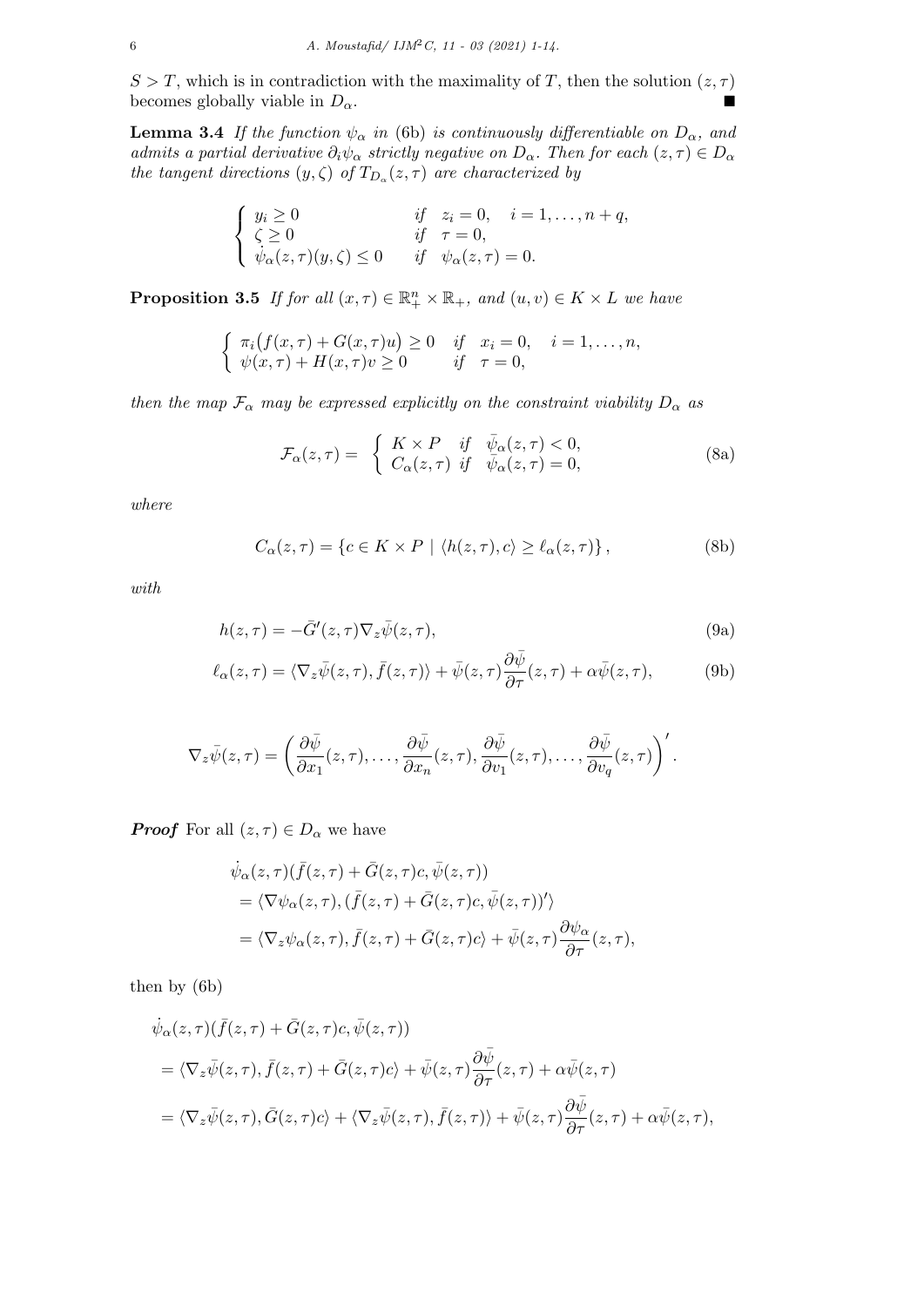then by  $(4e)$  and  $(4g)$ 

$$
\begin{split}\n\dot{\psi}_{\alpha}(z,\tau)(\bar{f}(z,\tau)+\bar{G}(z,\tau)c,\bar{\psi}(z,\tau)) \\
&= \langle \nabla_{x}\bar{\psi}(z,\tau),G(x,\tau)u\rangle + \langle \nabla_{v}\bar{\psi}(z,\tau),B(v)w\rangle + \\
&\langle \nabla_{x}\bar{\psi}(z,\tau),f(z,\tau)\rangle + \bar{\psi}(z,\tau)\frac{\partial\bar{\psi}}{\partial\tau}(z,\tau) + \alpha\bar{\psi}(z,\tau) \\
&= \langle G'(x,\tau)\nabla_{x}\bar{\psi}(z,\tau),u\rangle + \langle B'(v)\nabla_{v}\bar{\psi}(z,\tau),w\rangle + \\
&\langle \nabla_{x}\bar{\psi}(z,\tau),f(z,\tau)\rangle + \bar{\psi}(z,\tau)\frac{\partial\bar{\psi}}{\partial\tau}(z,\tau) + \alpha\bar{\psi}(z,\tau),\n\end{split}
$$

then by (9)

$$
\dot{\psi}_{\alpha}(z,\tau)(\bar{f}(z,\tau)+\bar{G}(z,\tau)c,\bar{\psi}(z,\tau))=-\langle h(z,\tau),c\rangle+\ell_{\alpha}(z,\tau),
$$

and by (7a) and Lemma 3.4 we get the characterization

$$
c \in \mathcal{F}_{\alpha}(z,\tau) \iff \begin{cases} \pi_i(\bar{f}(z,\tau) + \bar{G}(z,\tau)c) \ge 0 & \text{if } z_i = 0, \quad i = 1,\ldots, n+q, \\ \bar{\psi}(z,\tau) \ge 0 & \text{if } \tau = 0, \\ -\langle h(z,\tau),c\rangle + \ell_{\alpha}(z,\tau) \le 0 & \text{if } \bar{\psi}_{\alpha}(z,\tau) = 0. \end{cases}
$$

$$
c \in \mathcal{F}_{\alpha}(z,\tau) \iff \begin{cases} \pi_i(f(x,\tau) + G(x,\tau)u) \ge 0 & \text{if } x_i = 0, \quad i = 1,\ldots,n, \\ \pi_i(B(v)w) \ge 0 & \text{if } v_i = 0, \quad i = 1,\ldots,q, \\ \pi_i(B(v)w) \le 0 & \text{if } v_i = v_i^{\max}, \quad i = 1,\ldots,q, \\ \psi(x,\tau) + H(x,\tau)v \ge 0 & \text{if } \tau = 0, \\ -\langle h(z,\tau),c \rangle + \ell_{\alpha}(z,\tau) \le 0 & \text{if } \bar{\psi}_{\alpha}(z,\tau) = 0. \end{cases}
$$

or for all  $i = 1, \ldots, q$ , the inequalities

$$
\pi_i(B(v)w) = -v_i w_i \begin{cases} \geq 0 \text{ if } v_i = 0, \\ \leq 0 \text{ if } v_i = v_i^{\max}, \end{cases}
$$

are verified, then it follows that the regulation law *c* is characterized by

$$
\langle h(z,\tau),c\rangle \geq \ell_{\alpha}(z,\tau)
$$
 if  $\bar{\psi}_{\alpha}(z,\tau) = 0$ .

**Lemma 3.6** *Selection of the set-valued map*  $\mathcal{F}_{\alpha}$  *may be given on the constraint viability D<sup>α</sup> by the expression*

$$
c_{\alpha}(z,\tau) = \pi_{C_{\alpha}(z,\tau)}(0),\tag{10}
$$

*where*  $\pi_{C_{\alpha}(z,\tau)}(0)$  *denotes the projection of* 0 *onto the closed convex set*  $C_{\alpha}(z,\tau)$ *. Proof* See [13]. ■■

# **4. Cancer control**

Let be the sub-set

$$
\Omega = \left\{ (z, \tau) \in \mathbb{R}_+^n \times L \times \mathbb{R}_+ \mid \bar{\psi}(z, \tau) < 0 \right\},\tag{11}
$$

■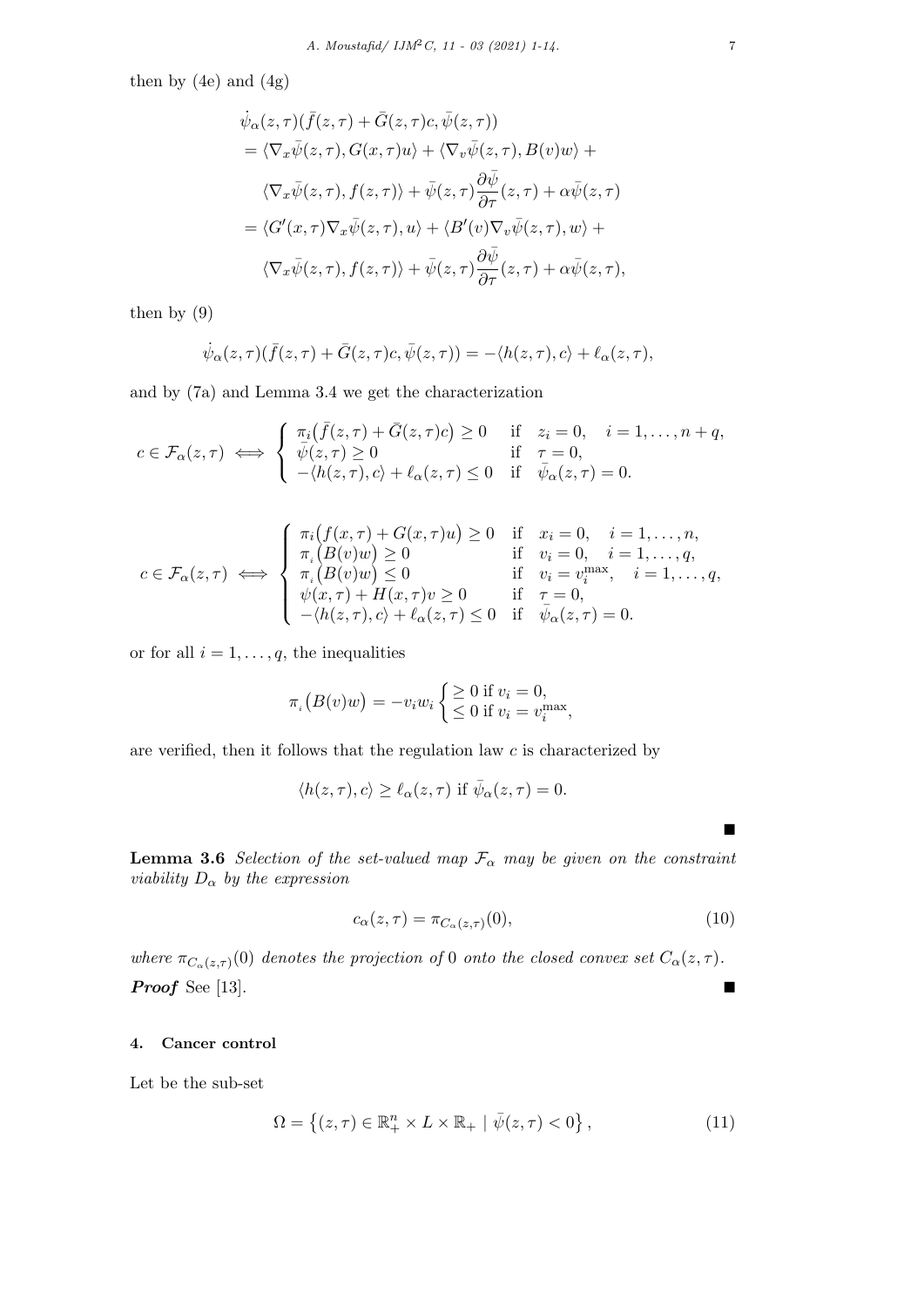where  $\bar{\psi}$  is the function expressed in (4f).

**Theorem 4.1** *Assume that there exists*  $v^0 \in L$  *such that*  $(z_0, \tau_0) \in \Omega$ *, and there exists*  $\alpha \in [0, \alpha_0]$ *, with*  $\alpha_0 = -\bar{\psi}(z_0, \tau_0)/\tau_0$ *. If moreover the linear growth condition of Lemma 3.3 is also satisfied, then the selection c<sup>α</sup>* (10) *and its associate global viable solution*  $(z, \tau)$  *to the system* (4)*, both provide a solution*  $(u^{\alpha}, v^{\alpha})$  *to problem 2, defined for all*  $t \in [0, \infty)$  *by the components* 

$$
\begin{cases}\nu_i^{\alpha}(t) = \pi_{K_i}(c_{\alpha}(z(t), \tau(t))), \text{ for } i = 1, \dots, p, \\
v_i^{\alpha}(t) = v_i^0 \exp\left(-\int_0^t \pi_{P_i}(c_{\alpha}(z(s), \tau(s))) ds\right), \text{ for } i = 1, \dots, q.\n\end{cases} \tag{12}
$$

*Proof* By Lemma 3.6, the regulation map  $\mathcal{F}_{\alpha}$  admits a selection  $c_{\alpha}$ , or  $(z_0, \tau_0)$ belongs to  $D_\alpha$ , then by Lemma 3.3, the selection  $c_\alpha$  leads to a solution  $(z, \tau)$ , which is globally viable on  $D_{\alpha}$ , then by Proposition 3.1, the protocol  $(u^{\alpha}, v^{\alpha})$  given by  $(4c)$  and  $(5)$ , solves problem 2.

On the other hand, if  $(z_0, \tau_0) \in \Omega^c$ , then there is no protocol that solves the problem (2). Indeed, otherwise we will have for all  $t \in [0, \infty)$ 

$$
\bar{\psi}(z(t),\tau(t))=\dot{\tau}(t)<0,
$$

In particular for  $t = 0$  we have

$$
\bar{\psi}(z_0, \tau_0)<0,
$$

which is absurd.

To investigate this situation, we associate with a non-negative real number *β*, the set-valued map  $\bar{C}_{\beta}$  defined by

$$
\bar{C}_{\beta}(z,\tau) = \left\{ \bar{c} \in K \times P \mid \langle h(z,\tau), \bar{c} \rangle \ge \bar{\ell}(z,\tau) + \beta \right\},\tag{13a}
$$

where *h* is given by (9a), and  $\ell$  is given by

$$
\bar{\ell}(z,\tau) = \langle \nabla_z \bar{\psi}(z,\tau), \bar{f}(z,\tau) \rangle + \bar{\psi}(z,\tau) \frac{\partial \bar{\psi}}{\partial \tau}(z,\tau). \tag{13b}
$$

**Theorem 4.2** *Let*  $(z_0, \tau_0)$  *belongs to*  $\Omega^c$ *. The selection*  $\bar{c}_{\beta}(\cdot) = \pi_{\bar{C}_{\beta}(\cdot)}(0)$  *steers the*  $system(4)$  *from*  $(z_0, \tau_0)$  *to*  $\Omega$ *, at any time*  $\bar{t} > \bar{\psi}(z_0, \tau_0)/\beta$ *, i.e.,*  $(\bar{z}(\bar{t}), \bar{\tau}(\bar{t})) \in \Omega$ *, where*  $(\bar{z}, \bar{\tau})$  *denotes the solution of system* (4) *leading on the interval* [0*,t*] *by the selection*  $\bar{c}_{\beta}$ *, and the corresponding protocol* ( $\bar{u}^{\beta}, \bar{v}^{\beta}$ ) *to system* (1) *is given for all*  $t \in [0, \bar{t}]$  *by the components* 

$$
\begin{cases}\n\bar{u}_i^{\beta}(t) = \pi_{K_i}(\bar{c}_{\beta}(\bar{z}(t), \bar{\tau}(t))), & \text{for } i = 1, \dots, p, \\
\bar{v}_i^{\beta}(t) = v_i^0 \exp\left(-\int_0^t \pi_{P_i}(\bar{c}_{\beta}(\bar{z}(s), \bar{\tau}(s)))\,ds\right), & \text{for } i = 1, \dots, q.\n\end{cases} \tag{14}
$$

*Proof* By (4b) we have

$$
\bar{\psi}(\bar{z}(\bar{t}), \bar{\tau}(\bar{t})) = \bar{\psi}(z_0, \tau_0) +
$$
\n
$$
\int_0^{\bar{t}} \left[ \langle \nabla_z \bar{\psi}(\bar{z}(s), \bar{\tau}(s)), \dot{\bar{z}}(s) \rangle + \dot{\bar{\tau}}(s) \frac{\partial \bar{\psi}}{\partial \tau}(\bar{z}(s), \bar{\tau}(s)) \right] ds,
$$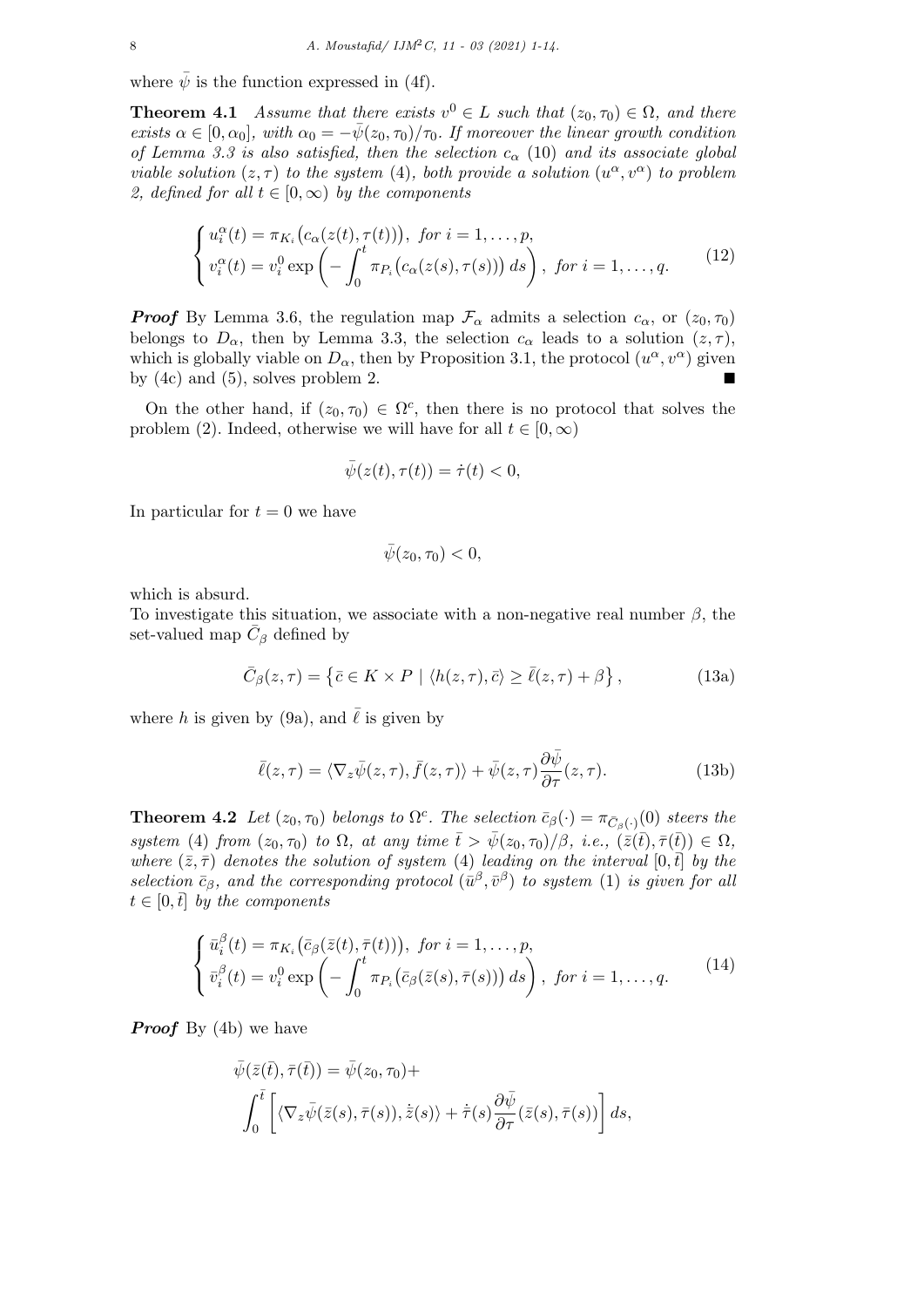

Figure 1. Schematic representation of interactions, and agents effects in the model (15).

then by  $(4a)$ ,  $(9a)$  and  $(13b)$  we get

$$
\bar{\psi}(\bar{z}(\bar{t}), \bar{\tau}(\bar{t})) = \bar{\psi}(z_0, \tau_0) -
$$
\n
$$
\int_0^{\bar{t}} \left[ \langle h(\bar{z}(s), \bar{\tau}(s)), \bar{c}_{\beta}(\bar{z}(s), \bar{\tau}(s)) \rangle - \bar{\ell}(\bar{z}(s), \bar{\tau}(s)) \right] ds,
$$

since  $\bar{c}_{\beta}$  is a selection of the map  $\bar{C}_{\beta}$  then we have

$$
\bar{\psi}(\bar{z}(\bar{t}), \bar{\tau}(\bar{t})) \leq \bar{\psi}(x_0, \tau_0) - \beta \bar{t},
$$

as  $\beta \bar{t} > \bar{\psi}(x_0, \tau_0)$  it follows that  $\bar{\psi}(\bar{z}(\bar{t}), \tau(\bar{t})) < 0$ . The protocol  $(\bar{u}^{\beta}, \bar{v}^{\beta})$  is given by (4c) and (5).

For a given initial stage cancer  $(x_0, \tau_0)$ , one of both opposites instances below may arise:

- *Non-advanced stage*: There exists  $v_0 \in L$ , such that  $(x_0, v_0, \tau_0) \in \Omega$ , as Theorem 4.1, the tumor will exponentially decreases near to the null values, by the protocol (12), derived from the selection (10).
- *• Advanced stage*: There is no protocol in terms of problem (2), but as Theorem 4.2, for an appropriate *β*, the system (4) may be steered to *non-advanced stage* at time  $\bar{t}$ , by the selection  $\bar{c}_{\beta}$  of the set-valued map (13).

### **5. Application example**

#### **5.1** *The model*

We consider the model [9] for angiogenic signaling with an anti-angiogenic agent *u* and a chemotherapeutic agent *v*. Treating the concentrations of these agents as the controls gives the following controlled dynamics on carrying capacity of the vasculature  $x$  and primary tumor volume  $\tau$ .

$$
\dot{x} = b\tau - d\tau^{\frac{2}{3}}x - \mu x - \gamma xu - \eta xv,\tag{15a}
$$

$$
\dot{\tau} = -\xi \tau \ln\left(\frac{\tau}{x}\right) - \varphi \tau v. \tag{15b}
$$

Descriptions of model entities are given in Tables 1 and 2 below.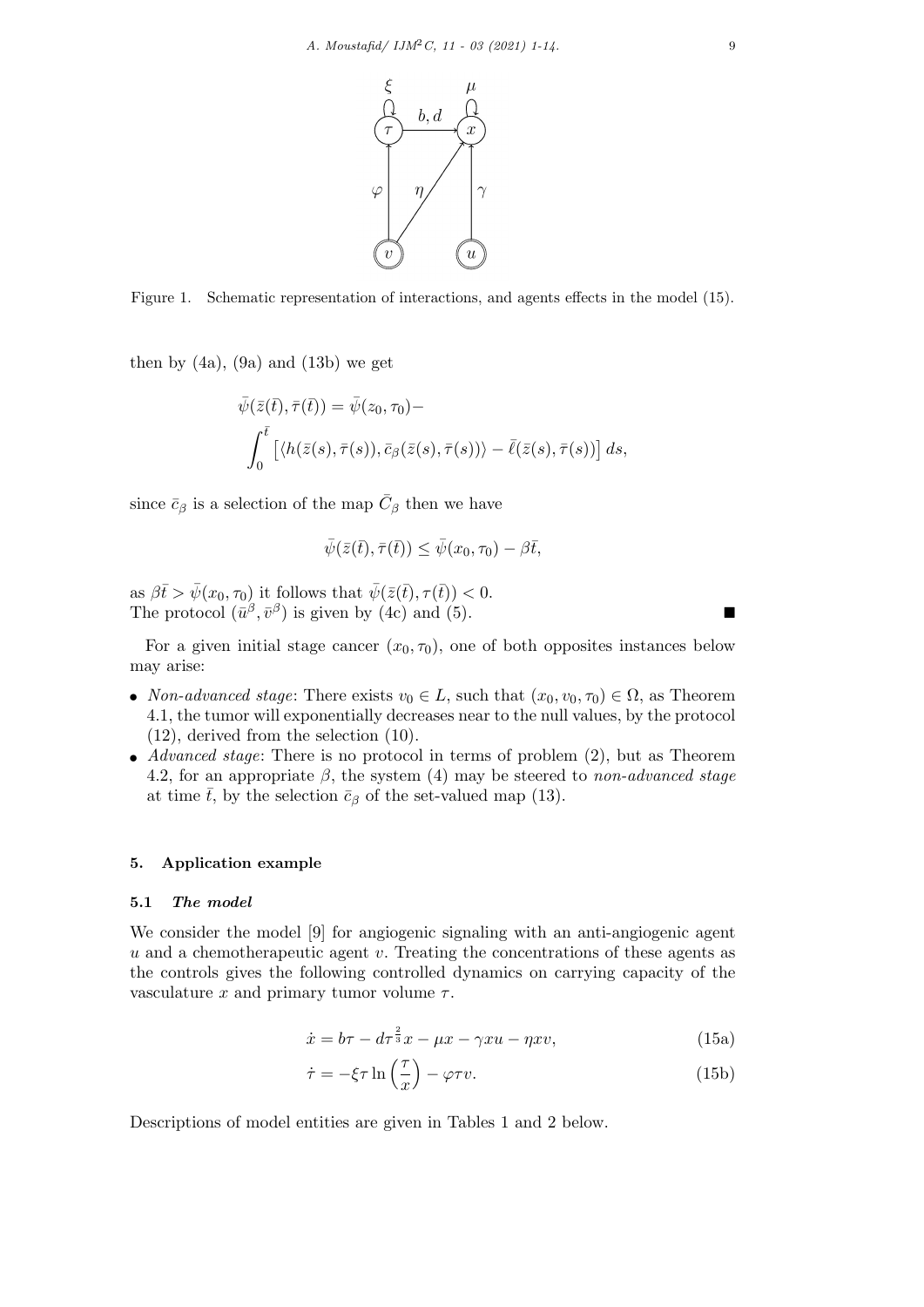Symbol Description Unit *x* Carrying capacity of the vasculature  $\mu m^3$ <br> *r* Primary tumor volume  $mn^3$ *τ* Primary tumor volume mm<sup>3</sup><br> *Δnti-angiogenic agent* [mg of dose *u* Anti-angiogenic agent  $\frac{\text{of dose}}{\text{kg}}$  $v$  Chemotherapeutic agent  $\frac{\mathrm{of~dose}}{\mathrm{kg}} \Big]$ 

Table 1. Description of variables and controls.

Table 2. Descriptions of differential equations (15a) and (15b).

| Equation | Term                                       | Description                                      |  |
|----------|--------------------------------------------|--------------------------------------------------|--|
| (15a)    | $b\tau$                                    | Pro-angiogenic effect exerted by the tumor       |  |
|          | $-d\tau^{\frac{2}{3}}x$                    | Effect of the endogenous anti-angiogenic factors |  |
|          | $-\mu x$                                   | Rate of spontaneous vasculature loss             |  |
|          | $-\gamma xu, -\eta xv$                     | Rates of therapy-induced vasculature loss        |  |
| (15b)    | $-\xi \tau \ln\left(\frac{\tau}{x}\right)$ | Gompertzian tumor growth                         |  |
|          | $-\varphi\tau\ddot{v}$                     | Log-kill term                                    |  |

# **5.2** *Protocol*

Functions *m*<sup>1</sup> et *m*<sup>2</sup> in Lemma 3.3 are given here by

$$
m_1(\tau) = \max(b\tau; d\tau^{\frac{2}{3}} + \eta v^{\max} + \mu),
$$

and

$$
m_2(\tau) = \max(\gamma u^{\max}; w^{\max}).
$$

The function  $\bar{\psi}$  in (4f) is explicitly expressed here by the formulas

$$
\bar{\psi}(x,v,\tau) = -\xi\tau \ln\left(\frac{\tau}{x}\right) - \varphi\tau v,
$$

and its partial derivatives are as follows

$$
\frac{\partial \bar{\psi}}{\partial x}(x, v, \tau) = \xi \frac{\tau}{x},
$$
  
\n
$$
\frac{\partial \bar{\psi}}{\partial v}(x, v, \tau) = -\varphi \tau,
$$
  
\n
$$
\frac{\partial \bar{\psi}}{\partial \tau}(x, v, \tau) = -\xi \ln\left(\frac{\tau}{x}\right) - \xi - \varphi v,
$$

Now we check that Lemma 3.4 is well filled

$$
\frac{\partial \psi_{\alpha}}{\partial \tau}(x, v, \tau) = -\xi \ln\left(\frac{\tau}{x}\right) - \xi - \varphi v + \alpha
$$

$$
= \frac{\psi_{\alpha}(x, v, \tau)}{\tau} - \xi
$$

$$
\leq -\xi
$$

$$
< 0.
$$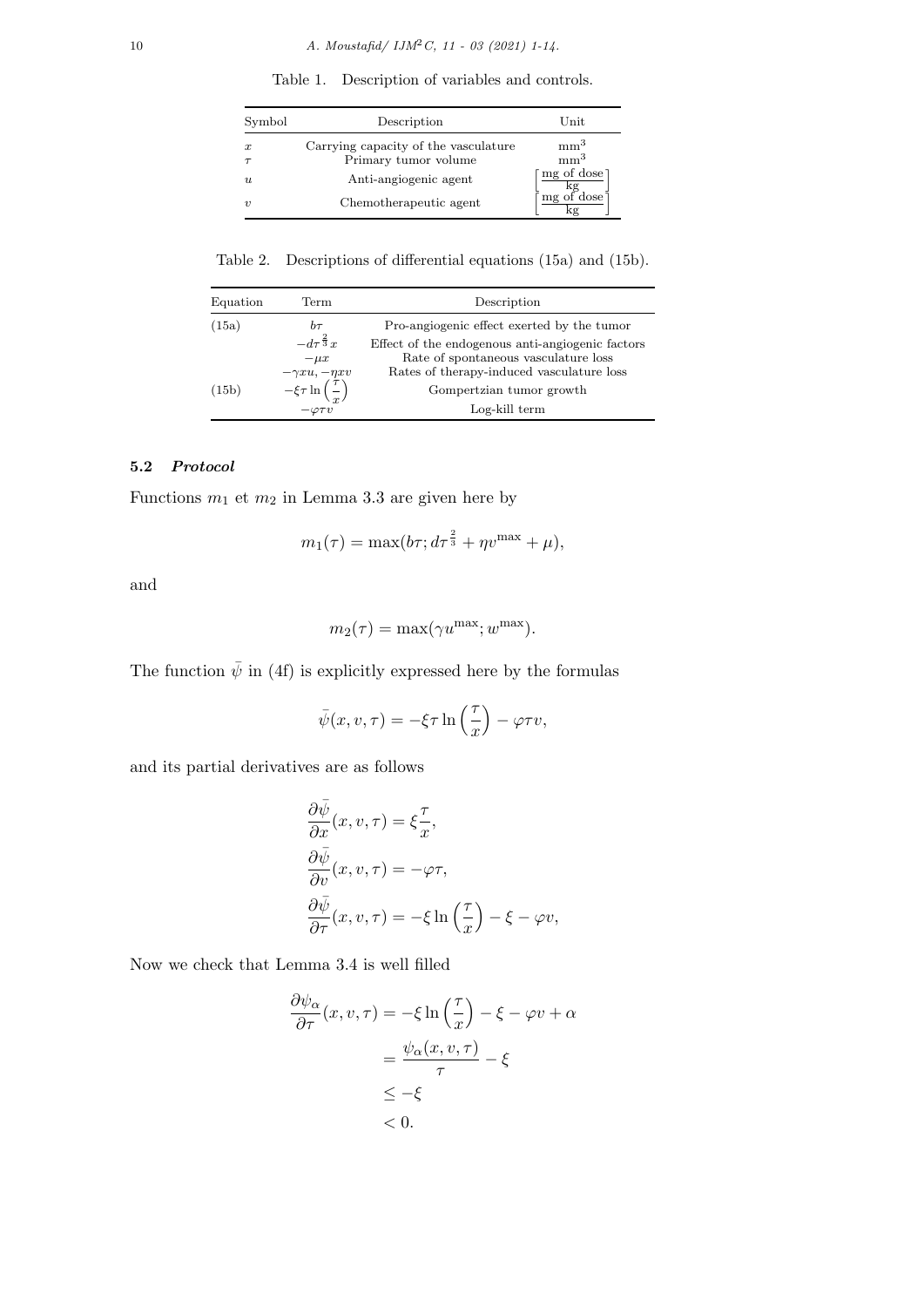To have a useful expressions of the set-valued maps  $C_{\alpha}$  and  $\bar{C}_{\beta}$ , we first express the functions *h*,  $\ell_{\alpha}$ , and  $\overline{\ell}$ , given respectively by (9a), (9b), and (13b).

$$
h(x, v, \tau) = \left(\frac{\xi}{\gamma} \frac{\tau}{x^2}, -\varphi \frac{\tau}{v}\right)',
$$

$$
\ell_{\alpha}(x, v, \tau) = \xi \frac{\tau}{x} (b\tau - d\tau^{\frac{2}{3}} x - \mu x - \gamma x u - \eta x v) + \left(\xi \tau \ln\left(\frac{\tau}{x}\right) + \varphi \tau v\right) \left(\xi \ln\left(\frac{\tau}{x}\right) + \xi + \varphi v - \alpha\right),
$$

$$
\bar{\ell}(x, v, \tau) = \xi \frac{\tau}{x} (b\tau - d\tau^{\frac{2}{3}} x - \mu x - \gamma x u - \eta x v) + \left( \xi \tau \ln\left(\frac{\tau}{x}\right) + \varphi \tau v \right) \left( \xi \ln\left(\frac{\tau}{x}\right) + \xi + \varphi v \right),
$$

from where

$$
C_{\alpha}(x, v, \tau) = \left\{ (u, w) \in [0, u^{\max}] \times [0, w^{\max}] \left| \frac{\xi}{\gamma} \frac{\tau}{x^2} u - \varphi \frac{\tau}{v} w \ge \ell_{\alpha}(x, v, \tau) \right. \right\}, (16)
$$

and

$$
\bar{C}_{\beta}(x,v,\tau) = \left\{ (\bar{u},\bar{w}) \in [0, u^{\max}] \times [0, w^{\max}] \middle| \frac{\xi}{\gamma} \frac{\tau}{x^2} \bar{u} - \varphi \frac{\tau}{v} \bar{w} \ge \bar{\ell}(x,v,\tau) + \beta \right\}.
$$
 (17)

### **5.3** *Numerical simulations*

This section illustrates characterized protocol of set-valued map (16), in *nonadvanced stage* of tumor for Theorem 4.1, and selection of set-valued map (17), in *advanced stage* for Theorem 4.1. We first consider the *non-advanced stage* in Figure 2, where Figures 2(a) and 2(b) show how we can reduce primary tumor volume and carrying capacity of the vasculature, under combined therapies in Figures 2(c) and 2(d). Next, we consider the *advanced stage* in Figure 3, where Figures 3(a) and 3(b) show how model reaches *non-advanced stage*, within mixed therapies in Figures 3(c) and 3(d). Proposed numerical simulations use parameter values given in Table 3, and agreed with theoretical results of Section 4.

### **6. Conclusion**

Set-valued method in the viability theory is adapted to control general system of cancer models [2–5, 9–12, 16–19], in ordinary differential equations form. Protocols are formalized as selections of regulation maps, adjusting by contingent cones the system to be globally viable, with null convergence of tumor. As an application example of this method we consider the model in [9], which is already studied in [13], with logistic tumor growth, under monotherapy in angiogenesis treatment [8]. By comparing Figures  $4(a)$  and  $2(a)$ , we see that by chemotherapy, only half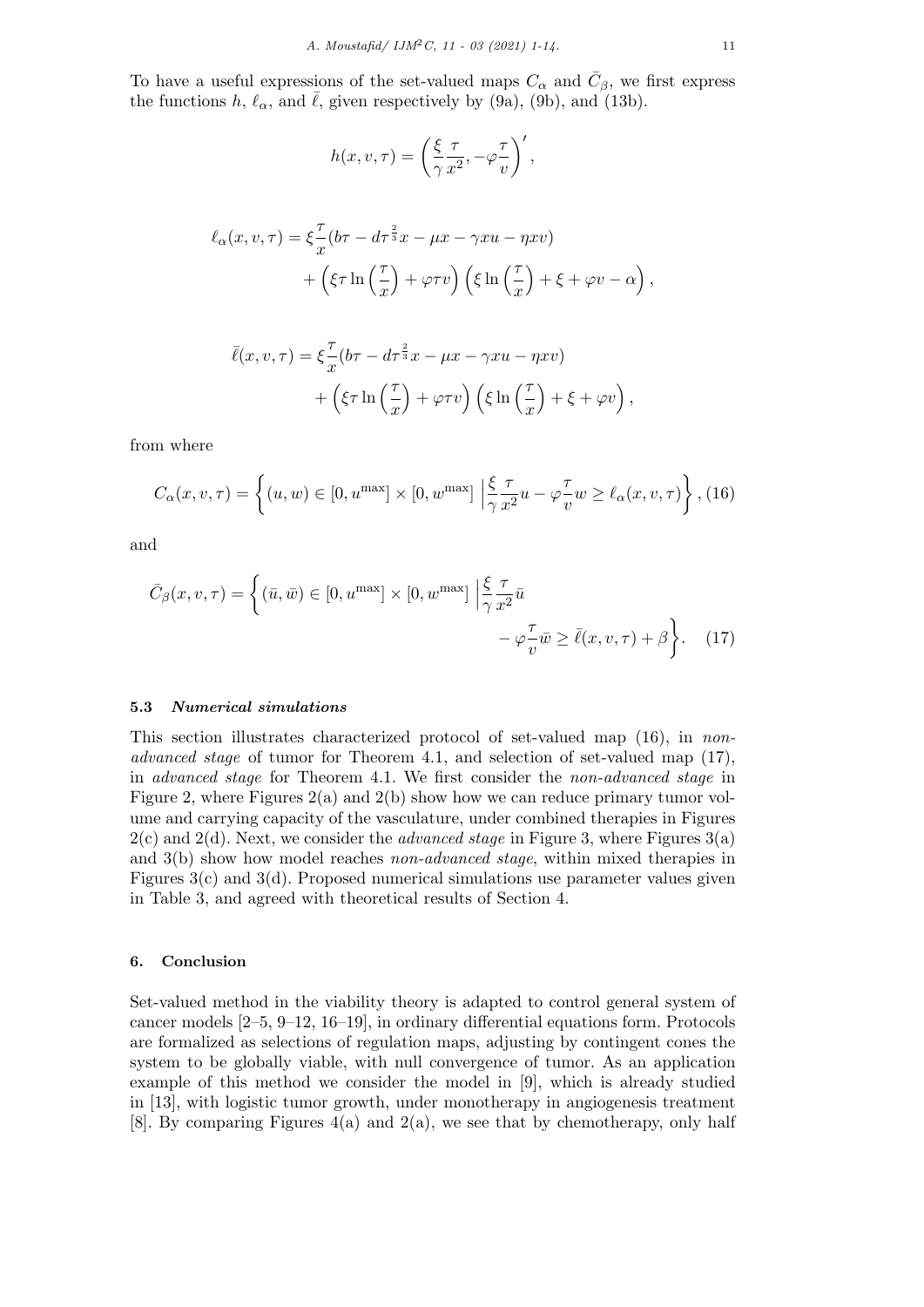

Figure 2. Model (15) started on *non-advanced stage* (12000*,* 1*,* 15000).



Figure 3. Model (15) started on *advanced stage* (20000*,* 0*.*5*,* 10000).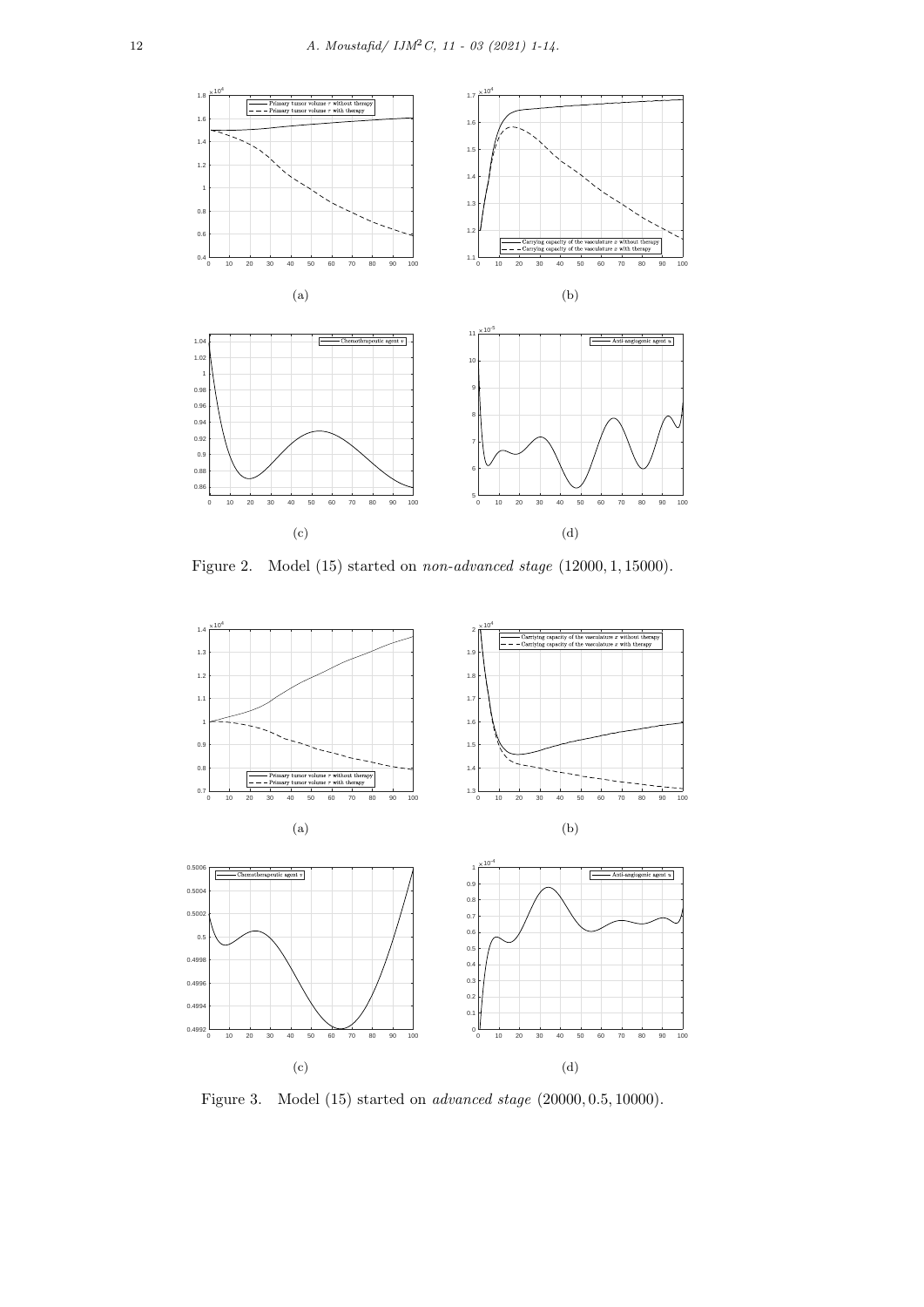| Parameter        | Description                                                 | Unit                                                                                                                                                                                                        | Value                          |
|------------------|-------------------------------------------------------------|-------------------------------------------------------------------------------------------------------------------------------------------------------------------------------------------------------------|--------------------------------|
| ξ                | Tumor growth parameter                                      | $[\text{day}^{-1}]$                                                                                                                                                                                         | $\frac{0.192}{\ln 10} = 0.084$ |
| $\boldsymbol{b}$ | Tumor-induced stimulation parameter                         | $\lbrack \text{day}^{-1} \rbrack$                                                                                                                                                                           | 5.85                           |
| d.               | Tumor-induced inhibition parameter                          | $\left[\text{day}^{-1}\text{mm}^{-2}\right]$                                                                                                                                                                | 0.00873                        |
| $\mu$            | Baseline loss of vascular support<br>through natural causes | $\lceil \text{day}^{-1} \rceil$                                                                                                                                                                             | 0.02                           |
| $\gamma$         | Anti-angiogenic elimination parameter                       | $\begin{array}{ll} \left[\frac{\text{kg}}{\text{mg of dose}}\right] \text{day}^{-1} \\ \left[\frac{\text{kg}}{\text{mg of dose}}\right] \text{day}^{-1} \\ \frac{\text{kg}}{\text{mg of dose}} \end{array}$ | 0.15                           |
| $\varphi$        | Cytotoxic killing parameter for the tumor                   |                                                                                                                                                                                                             | 0.1                            |
| $\eta$           | Cytotoxic killing parameter                                 |                                                                                                                                                                                                             | $0 - 0.1$                      |
|                  | for the vasculature                                         |                                                                                                                                                                                                             |                                |
| $u^{\max}$       | Maximum allowable dose                                      | $\left[\frac{\text{mg of dose}}{\text{kg}}\right]\text{day}^{-1}$                                                                                                                                           | 75                             |
|                  | for the anti-angiogenic agent                               |                                                                                                                                                                                                             |                                |
| $v_1$ max        | Maximum allowable dose                                      | $\left[\frac{\text{mg of dose}}{\text{kg}}\right] \text{day}^{-1}$                                                                                                                                          | $1 - 2$                        |
|                  | for the chemotherapeutic agent                              |                                                                                                                                                                                                             |                                |

Table 3. Description of parameters.

duration of therapy is required to reach tumor at same level  $\approx 0.6 \times 10^4$ . Involving both anti-angiogenic therapy and chemotherapy yield an effectively better result.

There exists in the literature another works approaching the model (15), we cite for examples:

- *•* [14] answers to the following question: given a priori determined total amounts of agents  $\int_0^T u(s) ds \le u^{\max}$  and  $\int_0^T v(s) ds \le v^{\max}$ , for free terminal time  $T > 0$ , how can agents *u*(*t*) and *v*(*t*) best be administered in time, to maximize the reduction of primary tumor volume  $\tau(T)$  subject to the model (15); and illustrates the qualitative shape of optimal control solution  $(u_*, v_*)$  for combination treatments with anti-angiogenic inhibitors and chemotherapy.
- [20] compares controllability conditions of the model (15), in a class of twocompartmental models of treatment response to anti-angiogenic therapy and its combination with chemotherapy.
- [21] presents sufficient conditions of local controllability of the model (15), in a class of models of treatment response to combined anti-cancer therapies, which include delays in control strategies, and compares results for the models without delays and conditions for relative local controllability of models with delays.
- [7] analysis stability equilibrium and tumor eradication of the model (15), in a class of models of angiogenesis and anti-angiogenesis anti-cancer therapy.
- [6] proposes many mathematical models of tumor angiogenesis, but for analysis and optimization of therapy protocols the most useful seems to be a class of the model (15).
- *•* [15] uses Hamilton-Jacobi-Isaacs formalism, to derive a robust state feedback control of the model (15), guaranteeing tumor contraction maps as a function of the initial state of tumor and the vasculature capacity.

We conclude by mentioning the main characteristics of the method developed in this paper:

- *•* Gives continuous protocols, unlike optimal control solution (*u∗, v∗*) given in [14].
- Applicable in monotherapy modality [13] or combined therapy, unlike in [20, 21].
- Does not require an analysis on parameter values, unlike the stabilization in [7].
- Functional to several types of ode models used in angiogenic therapy, like in [6].
- Contracts primary tumor volume for any initial positive conditions, like in [15].